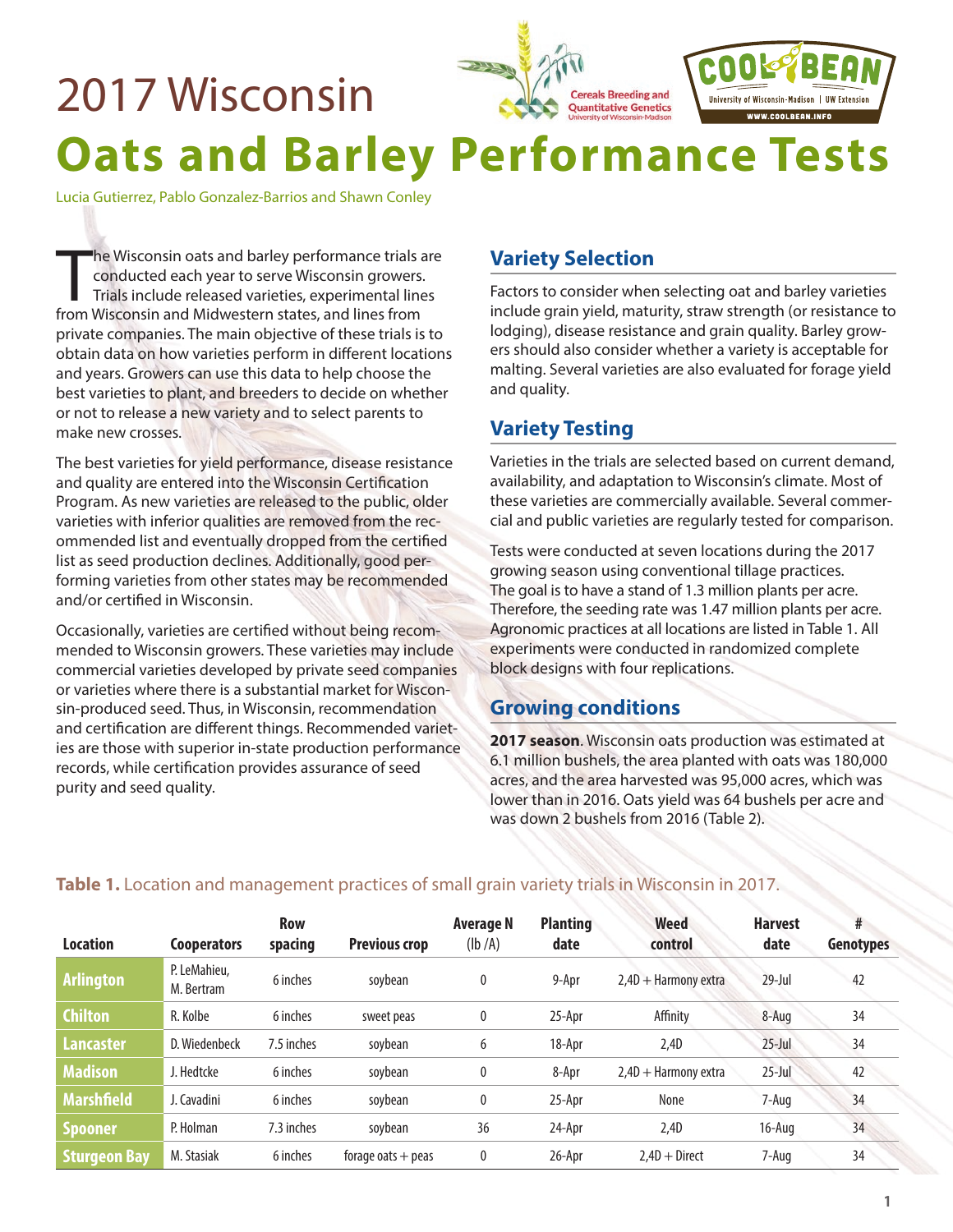**Table 2.** Characterization of the last growing seasons for oats and barley in Wisconsin.

|      |                            |                              | <b>Oats</b>                  |                        |                            | <b>Barley</b>                |                      |                        |  |  |  |  |  |
|------|----------------------------|------------------------------|------------------------------|------------------------|----------------------------|------------------------------|----------------------|------------------------|--|--|--|--|--|
|      | Area<br>planted<br>(acres) | Area<br>harvested<br>(acres) | <b>Total</b><br>(million bu) | <b>Yield</b><br>(bu/A) | Area<br>planted<br>(acres) | Area<br>harvested<br>(acres) | Total<br>(M bushels) | <b>Yield</b><br>(bu/A) |  |  |  |  |  |
| 2017 | 180,000                    | 95,000                       | 6.08                         | 64                     | $- -$                      | --                           |                      | --                     |  |  |  |  |  |
| 2016 | 210,000                    | 100,000                      | 6.60                         | 66                     | $-$                        | $- -$                        | $- -$                | $- -$                  |  |  |  |  |  |
| 2015 | 280,000                    | 195,000                      | 14.00                        | 72                     | 28,000                     | 15,000                       | 0.83                 | 55                     |  |  |  |  |  |
| 2014 | 255,000                    | 140,000                      | 8.68                         | 62                     | 26,000                     | 16,000                       | 0.75                 | 47                     |  |  |  |  |  |
| 2013 | 255,000                    | 105,000                      | 6.83                         | 65                     | 33,000                     | 16,000                       | 0.78                 | 49                     |  |  |  |  |  |

-- Information not available.

Source: USDA National Agricultural Statistics Service [www.nass.usda.gov](http://www.nass.usda.gov)

**2016 season**. Wisconsin oats production was estimated at 6.6 million bushels, which was 53% less than the record high in 2015. The area planted with oats was 210,000 acres, and the area harvested was 100,000 acres. Oats yield was 66 bushels per acre, down 6 bushels from 2015.

**2015 season**. Wisconsin oats production was estimated at 14 million bushels, which was 61% more than the record high in 2014. The area planted with oats was 280,000 acres, and the area harvested was 195,000 acres. Oats yield was 72 bushels per acre, up 10 bushels from 2014.

Wisconsin barley production was estimated at 0.83 million bushels, which was 11% more than in 2014. The area planted with barley was 28,000 acres, and the area harvested was 15,000 acres. Barley yield was 55 bushels per acre, up 17% from 2014.

#### *There were no trials conducted during the 2015 season.*

**2014 season**. Wisconsin oats production was estimated at 8.68 million bushels, which was 27% more than the 2013 year's record low. The area planted with oats was 255,000 acres, and the area harvested was 140,000 acres. Oats yield was 62 bushels per acre, down three bushels from 2013.

Wisconsin barley production was estimated at 0.75 million bushels, which was 4% less than in 2013. The area planted with barley was 26,000 acres, and the area harvested was 16,000 acres. Barley yield was 47 bushels per acre, down two bushels from 2013.

**2013 season**. Wisconsin oats production was estimated at 6.83 million bushels, which was record low since 1866 and 12% less than the 2012 year. The area planted with oats was 255,000 acres, and the area harvested was 105,000 acres. Oats yield was 65 bushels per acre, up five bushels from 2012.

Wisconsin barley production was estimated at 0.78 million bushels, which was 19% more than in 2012. The area planted with barley was 33,000 acres, and the area harvested was 16,000 acres. Barley yield was 49 bushels per acre, up five bushels from 2012. Source: USDA National Agricultural Statistics Service

# **Performance evaluation**

**Grain yield**. Plots were harvested and threshed with a combine harvester in Madison, Arlington, Chilton and Sturgeon Bay; seed was dried and later cleaned. The other locations harvested bundles of plants that were dried and threshed. Yields are reported in bushels per acre at 8% moisture content. All the analysis were conducted in bushels per acre. There are 32 pounds per bushel of oats and 48 per bushel of barley (Table 4 and 5).

**Test weight**. Test weight was measured with a Cox funnel using a 0.5 liter (L) measuring cup and weighing in grams. All analysis were conducted in g 0.5  $L$ <sup>1</sup> and transformed to pounds per bushel following seed trade recommendations. Test weight is reported in pounds per bushel (Table 3).

**Maturity**. Maturity was evaluated by recording the date that 50% of the plants in a plot headed. Maturity is reported by date using the three-year average of the 6-7 locations (Table 3).

**Plant height**. Plant height is measured from the base of the plant to the tip of the panicle after heading. All analysis were conducted in centimeters and transformed to inches. Plant height is reported in inches using the three-year average of the 6-7 locations (Table 3).

**Disease resistance**. Disease resistance was evaluated as a combination between incidence and severity, where 0 is no disease present and 9 is all plants affected up to the flag leaf (Table 3). Disease severity is later transformed to disease resistance as follows: R=excellent resistance, MR=moderate or good resistance, MS=moderate susceptible, and S = susceptible or poor resistance. Please note that the reporting method changed from previous reports to make them comparable to other states' reports. Please also note that an update of resistance status of all varieties is provided using combined data from Wisconsin and from other states.

**Lodging**. Lodging was measured in percent, where 0% is no lodging and 100% is severe lodging. It was then trans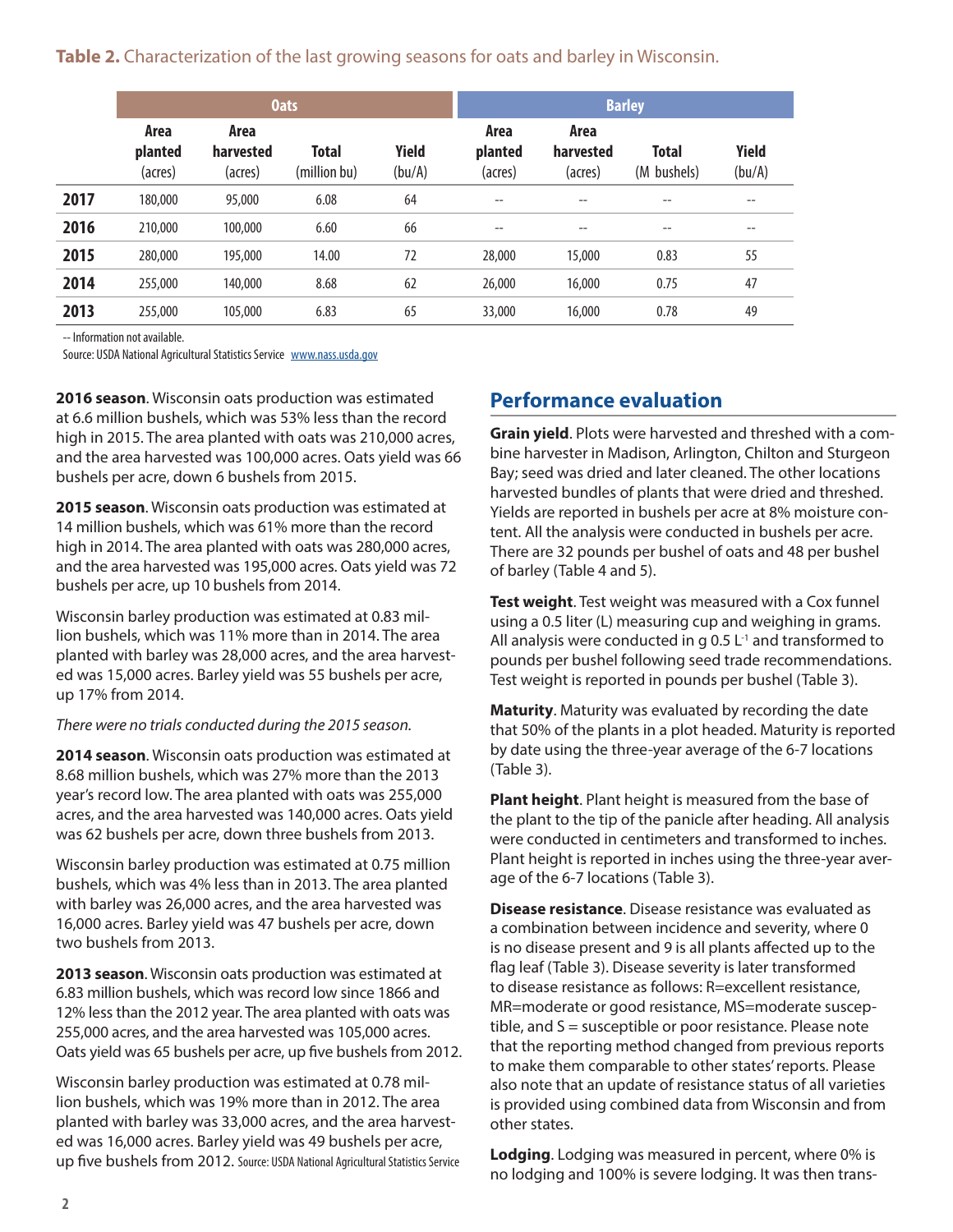formed to weak=severe lodging, medium=intermediate lodging, low=low lodging. (Table 3).

**Forage dry matter**. An area of 2x3 ft was hand-harvested at 2 inches above ground and dried. The weight of the sample was transformed to tons per hectare prior to analysis. Yield is reported in tons per acre (Table 6). Madison and Arlington are the only locations used for forage trials.

**Forage quality**. Forage quality was evaluated at the Soil and Forage Lab from UW-Madison. Relative forage quality (RFQ), percent of crude protein (CP%), and total milk production in tons per acre is reported (Table 6).

#### **Licensed varieties**

The Wisconsin Agricultural Experimental Station and/or the UW-Madison Department of Agronomy has granted sole authority to the Wisconsin Crop Improvement Association to issue formal licenses for the production of certified seed of Kewaunee barley, Spooner rye; and Badger, Dane, ForagePlus, Gem, and Vista oats. The Wisconsin Alumni Research Foundation has granted sole authority to the Wisconsin Crop Improvement Association to issue formal licenses for the production of certified seed of Drumlin, Esker, Kame, Moraine, Ron, BetaGene<sup>™</sup>, Antigo and Laker oats.

#### **Table 3.** Grain oats variety description.

These grants of sole authority are intended to reinforce Plant Variety Protection (PVP) regulations and to generate research and development funds for the Wisconsin cereals breeding program. These varieties are PVP protected and a license is required for seed production. Each bag of seed will have a special red and white PVP/Licensed Variety tag attached or preprinted on the bag.

#### **Testing agencies**

The cereal breeding variety tests were conducted by the Department of Agronomy, College of Agricultural and Life Sciences, University of Wisconsin-Madison in cooperation with the Wisconsin Crop Improvement Association.

#### **Authors**

Lucia Gutierrez is an assistant professor in the Agronomy Department College of Agricultural and Life Sciences Department, University of Wisconsin – Madison. Dr. Gutierrez is currently the cereals breeder and quantitative geneticist. Pablo Gonzalez-Barrios is a graduate student in Dr. Gutierrez's lab. Shawn Conley is a professor in the Agronomy Department College of Agricultural and Life Sciences Department, University of Wisconsin – Madison. Dr. Conley also has an appointment with UW-Extension, Cooperative Extension.

|                        |               | <b>Release</b> | Kernel | <b>Maturity</b>   | <b>Ht</b> <sup>b</sup> | Lodging | Test Wt <sup>d</sup> | Kernel                   | Crown             | <b>Stem</b>              |                          |                   |                          | Licensed/   | Wis.  |
|------------------------|---------------|----------------|--------|-------------------|------------------------|---------|----------------------|--------------------------|-------------------|--------------------------|--------------------------|-------------------|--------------------------|-------------|-------|
| <b>Variety</b>         | <b>Origin</b> | year           | color  | date <sup>a</sup> | (in.)                  | (96)c   | (lb/bu)              | protein                  | rust <sup>e</sup> | rustf                    | <b>Septoriaf</b>         | Smutf             | <b>BYDV</b> <sup>9</sup> | <b>PVPh</b> | cert. |
| Recommended            |               |                |        |                   |                        |         |                      |                          |                   |                          |                          |                   |                          |             |       |
| Antigo                 | WI            | 2017           | yellow | 18-Jun            | 37                     | med     | 42.2                 | med/high                 | <b>MR</b>         | S                        | $\overline{\phantom{m}}$ | <b>MR</b>         | <b>MR</b>                | inP         | inP   |
| Badger                 | WI            | 2010           | yellow | 18-Jun            | 33                     | med     | 36.6                 | med                      | <b>MS</b>         | R                        | <b>MR</b>                | R                 | R                        | yes         | yes   |
| BetaGene™              | WI            | 2014           | yellow | 22-Jun            | 36                     | med     | 34.9                 | $- -$                    | <b>MR</b>         | $- -$                    | $- -$                    | $\qquad \qquad -$ | <b>MR</b>                | yes         | yes   |
| Deon                   | MN            | 2013           | yellow | $26$ -Jun         | 40                     | med     | 36.4                 | med                      | <b>MR</b>         | $- -$                    | R                        | R                 | R                        | yes         | no    |
| Esker                  | WI            | 2004           | yellow | 20-Jun            | 37                     | med     | 34.5                 | med                      | <b>MS</b>         | <b>MS</b>                | <b>MR</b>                | R                 | R                        | yes         | yes   |
| Hayden                 | SD            | 2014           | white  | $23$ -Jun         | 40                     | weak    | 36.2                 | $\overline{\phantom{a}}$ | <b>MS</b>         | <b>MR</b>                | $\overline{\phantom{m}}$ | R                 | <b>MR</b>                | yes         | $-$   |
| Horsepower             | SD            | 2012           | yellow | $21$ -Jun         | 34                     | weak    | 36.2                 | med                      | <b>MS</b>         | R                        | <b>MR</b>                | R                 | <b>MR</b>                | yes         | no    |
| Ron                    | WI            | 2014           | yellow | 24-Jun            | 38                     | med     | 37.0                 | med                      | <b>MR</b>         | $\overline{\phantom{a}}$ | R                        | R                 | <b>MR</b>                | yes         | yes   |
| Shelby427              | SD            | 2009           | white  | 20-Jun            | 40                     | weak    | 38.7 <sup>1</sup>    | med/high                 | MS                | <b>MS</b>                | <b>MR</b>                | <b>MR</b>         | <b>MR</b>                | yes         | yes   |
| <b>Other varieties</b> |               |                |        |                   |                        |         |                      |                          |                   |                          |                          |                   |                          |             |       |
| Dane                   | WI            | 1990           | yellow | $6 - 17$          | 35                     | weak    | 36.4                 | med                      | <b>MS</b>         | <b>MR</b>                | S                        | R                 | S                        | yes         | yes   |
| Vista                  | WI            | 1999           | yellow | 24-Jun            | 40                     | weak    | 35.7                 | low                      | <b>MS</b>         | R                        | MS                       | R                 | <b>MR</b>                | yes         | yes   |
| <b>Ogle</b>            | IL            | 1981           | yellow | $21$ -Jun         | 37                     | med     | 35.7                 | low                      | MS                | S                        | S                        | S                 | R                        | no          | yes   |

<sup>a</sup> Maturity (month-day) as indicated in 19 Wisconsin tests conducted 2014-2017.

<sup>b</sup> Height (inches) at maturity in 19 Wisconsin tests conducted 2014-2017.

c Lodging in 19 Wisconsin tests conducted 2014-2017. Lodging: weak=severe lodging, medium=intermediate lodging, low=low lodging.

<sup>d</sup> Test weight (lb/bu) in Arlington Wisconsin tests conducted 2014-2017.

e Crown rust disease resistance: R=Resistant, MR=Moderately Resistant, MS=Moderately Susceptible, S=Susceptible. Please note that the labels have changed from previous year evaluations. Additionally, please note that none of the varieties were labeled as fully resistant. Due to the high mutation rate of the pathogen, only 2017 data were used for crown rust reports.

<sup>f</sup> Because disease expression varies from year to year, and cannot be scored every single year, historical data was used to assign disease resistance to stem rust, septoria, and smut. g Barley yellow dwarf virus or red leaf disease resistance (BYDV): R=Resistant, MR=Moderately Resistant, MS=Moderately Susceptible, S=Susceptible. Please note that the labels have changed from previous year evaluations. Additionally, please note that none of the varieties were labeled as fully resistant.

h PVP=Plant Variety Protection or licensed seed production. A "yes" indicates that these varieties can't be grown and sold as seed without certification. inP= PVP application in process. i 2017 data only.

-- Information not available.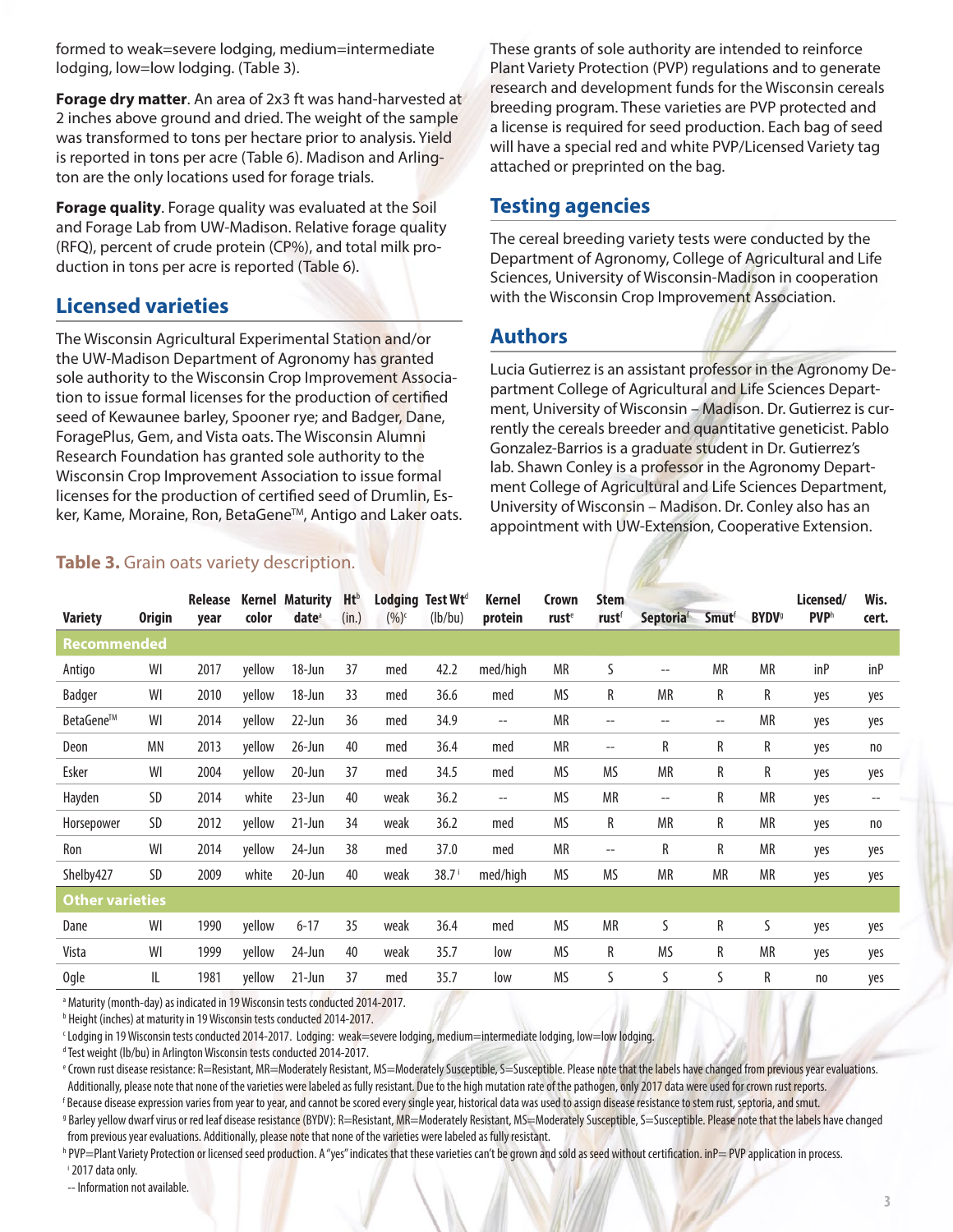### **Table 4.** Grain yield performance of oat varieties in the 2017 Wisconsin growing season and for the average of the last three trial seasons (2014, 2016 and 2017 ).

|                             |                  |        |                   |                          |        |                  |        | Grain yield (bu/A) a |                   |                                |        |                |                   |               |                     |                             |
|-----------------------------|------------------|--------|-------------------|--------------------------|--------|------------------|--------|----------------------|-------------------|--------------------------------|--------|----------------|-------------------|---------------|---------------------|-----------------------------|
|                             | <b>Arlington</b> |        |                   | <b>Chilton</b> b         |        | <b>Lancaster</b> |        | <b>Madison</b>       |                   | <b>Marshfield</b> <sup>c</sup> |        | <b>Spooner</b> |                   | Sturgeon Bayd |                     | <b>Overall</b> <sup>e</sup> |
| <b>Variety</b>              | 2017             | 3-Year | 2017 <sup>f</sup> | 3 -Year                  | 2017   | 3-Year           | 2017   | 3-Year               | 2017 <sup>f</sup> | 3-Year <sup>f</sup>            | 2017   | 3-Year         | 2017 <sup>6</sup> | 3- Yearf      | $2017$ <sup>f</sup> | 3 -Year                     |
| Antigo                      | $167*$           | 162    | 160               | $-$                      | $80*$  | $90*$            | $160*$ | $141*$               | 50                | 81                             | $81*$  | $74*$          | 44                | 56            | 106                 | $106*$                      |
| Badger                      | $157*$           | 150    | 182               | $\overline{\phantom{a}}$ | $98*$  | $108*$           | 129    | 118                  | 45                | 79                             | $78*$  | 56             | 72                | $59*$         | 104                 | $109*$                      |
| BetaGene™                   | $179*$           | 155    | 169               | $\overline{\phantom{a}}$ | $105*$ | $124*$           | $156*$ | $126*$               | 52                | 95                             | $109*$ | $83*$          | 64                | $74*$         | 116                 | 119*                        |
| Dane                        | 137              | 139    | 159               | $\overline{\phantom{a}}$ | 70     | 84               | 96     | 86                   | 33                | 58                             | $70*$  | 57             | 63                | 58            | 85                  | 89                          |
| Deon                        | $169*$           | 156    | 175               | $\overline{a}$           | $76*$  | $109*$           | 124    | 109                  | 56                | 109                            | $100*$ | $84*$          | 68                | $81*$         | 105                 | $109*$                      |
| Esker                       | 190*             | $165*$ | 191               | $- -$                    | $92*$  | $109*$           | $133*$ | $125*$               | 48                | 86                             | 88*    | $78*$          | 69                | $78*$         | 107                 | $116*$                      |
| Hayden                      | $162*$           | $184*$ | 189               | $\overline{a}$           | $86*$  | $109*$           | $136*$ | $130*$               | 49                | 101                            | $103*$ | $86*$          | 67                | $76*$         | 122                 | $114*$                      |
| Horsepower                  | 124              | 156    | 176               | $- -$                    | $96*$  | $117*$           | 109    | 116                  | 33                | 79                             | $90*$  | $72*$          | 47                | 78*           | 94                  | $96*$                       |
| <b>Ogle</b>                 | $145*$           | 147    | 150               | $\overline{a}$           | $84*$  | $107*$           | 123    | 111                  | 56                | 78                             | 89*    | $76*$          | 56                | $78*$         | 97                  | $100*$                      |
| Ron                         | $160*$           | $165*$ | 138               | $\overline{\phantom{m}}$ | $85*$  | $110*$           | $144*$ | $127*$               | 53                | 88                             | $95*$  | $77*$          | 65                | $75*$         | 99                  | $105*$                      |
| Shelby427                   | $143*$           | 162    | 156               | $\overline{a}$           | $82*$  | $106*$           | $136*$ | $123*$               | 40                | 75                             | $62*$  | $60*$          | 58                | $64*$         | 92                  | 96*                         |
| Vista                       | 124              | 133    | 148               | $\overline{a}$           | $81*$  | $104*$           | 94     | 89                   | 38                | 71                             | 59     | $64*$          | 58                | 77            | 82                  | 86                          |
| Trial mean <sup>9</sup>     | 159              | 156    | 173               | $\sim$                   | 92     | 108              | 131    | 121                  | 44                | 88                             | 85     | 70             | 59                | 73            | 106                 | 104                         |
| <b>Trial standard error</b> | 9.6              | 8.5    | 6.3               | ٠.                       | 6.8    | 9.3              | 8.3    | 8.5                  | 7.7               | 13.2                           | 8.5    | 7.8            | 5.6               | 8.2           | 13.9                | 9.7                         |

d Varieties that are not significantly different (P<0.05) from the highest yielding variety in the trial are marked with an asterisk (\*). These analysis refer to a Tukey's Honest Significant Difference test.

b There were no trials in Chilton during the 2014 or 2016 growing season. The yield average of 2017 are higher than historical yield averages for that location.

c The Marshfield location had a particularly rough year with all the rain during the growing season and therefore 2017 yield averages are lower than historical yields for that location.

<sup>d</sup> The Sturgeon Bay location had lower yields in 2017 than historical yield averages.

e The overall performance is provided for completeness; however we advise caution in selecting varieties by the overall yield for Wisconsin because of the large genotype by environment interaction present. The three-year average for a nearby location is probably a better predictor of the performance of a variety in a particular area.

f Although significant differences among the varieties were found in the trial (P<0.05), no variety was significantly different from the highest yielding variety in this particular trial. That means all of these varieties received an asterisk.

<sup>g</sup> This is the trial's average that includes some experimental lines. It is not just the average of these varieties.

-- Information not available.